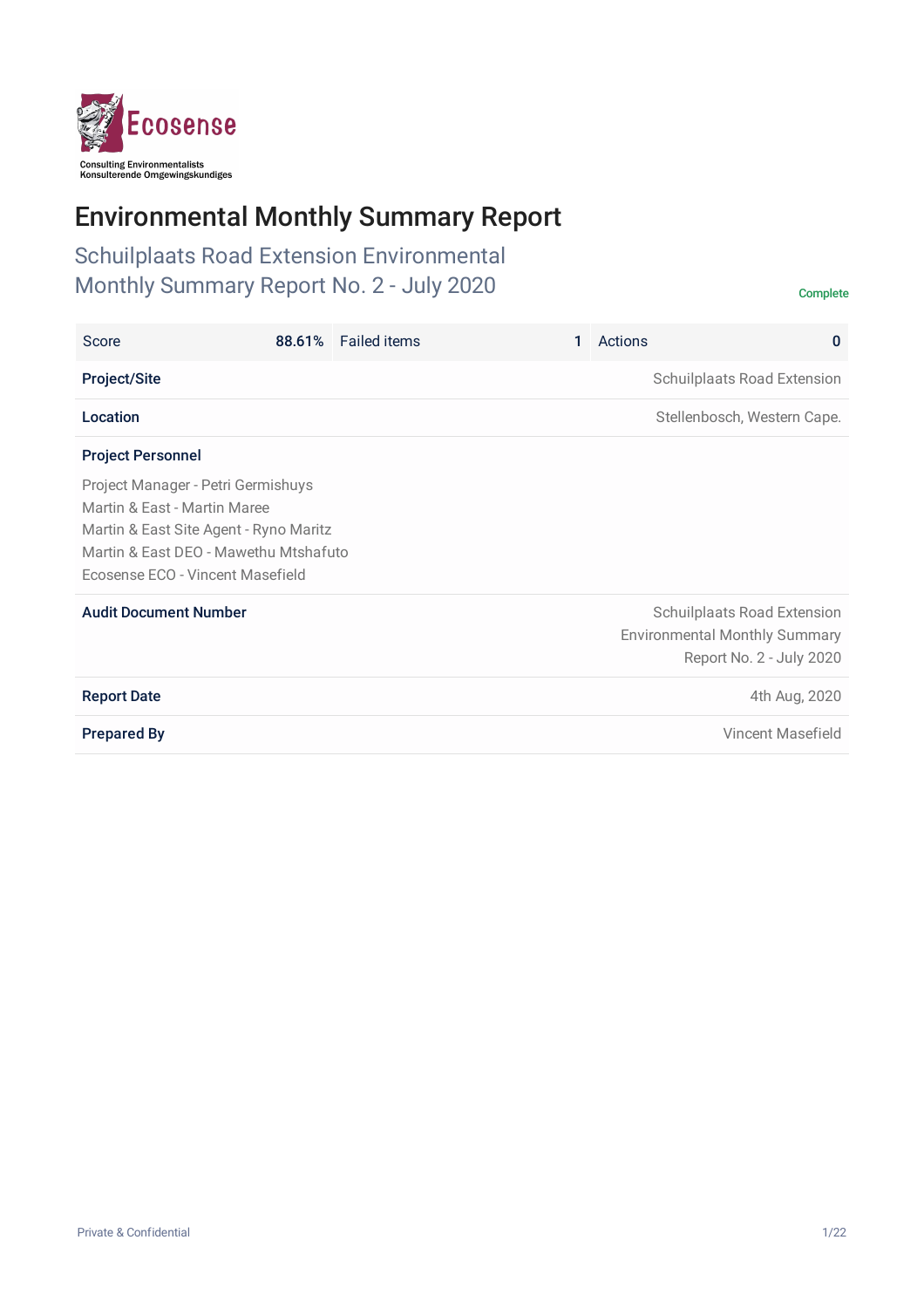# **Failed Items 1 failed 160 and 1 failed**

#### AUDIT CHECKLIST / 4. ENVIRONMENTAL CONTROL / SPECIFIC CONDITIONS

#### E21. The construction with and in close proximity to the freshwater features must take place during the drier months.

This project was expected to start in early March, however due to the Covid 19 National Lockdown the project programme had to be pushed out further. This contract is only a three month contract and as such the works within the watercourse has to now take place during the winter period. Although the circumstances have dictated when these works have to take place it does mean that a non-compliance rating has been given.

Private & Confidential 2/22

Non-Compliant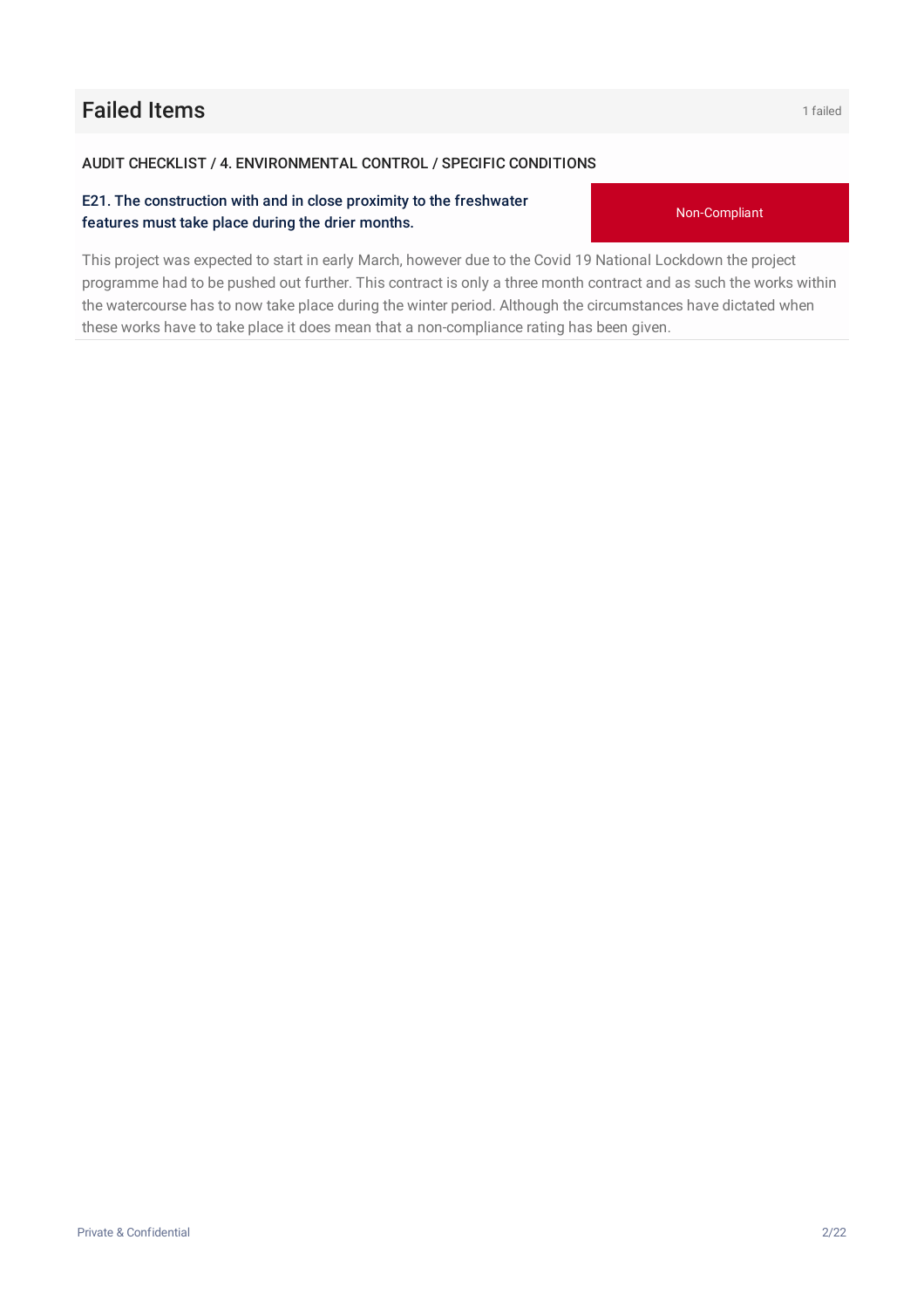# AUDIT DETAILS

#### A) AUDIT SCOPE

This monthly audit checklist report comments on the performance of the project in terms of implementation of the EMP on the project site, as well as, where required, the sufficiency of the mitigation measures in the EMP to address impacts of the Construction Phase project works on site. This audit checklist report indicates the findings of the compliance inspection undertaken during this reporting month.

#### B) ASSUMPTIONS AND LIMITATIONS

The findings in this report are based on periodic point in time observations on site made by the ECO during the inspection visit and information/statements provided by project team members. It is thus possible that not all EMP contraventions would have been observed or reported. The nature of compliance audits is that issues of concern or likely concern are focused on given the observations and conditions of the works on site. Frequency of visits to the site by the ECO is currently monthly.

#### C) ECO DETAILS AND DECLARATION OF INDEPENDENCE

The ECO auditor (s) below hereby declares the required independence and expertise to compile this compliance ECO audit report.

Vincent Masefield of Ecosense CC, (BA Environmental Science and Geography BA (hons) Environmental Water Management, MSc in Geography and 4 year directly applicable auditing experience as project ECO).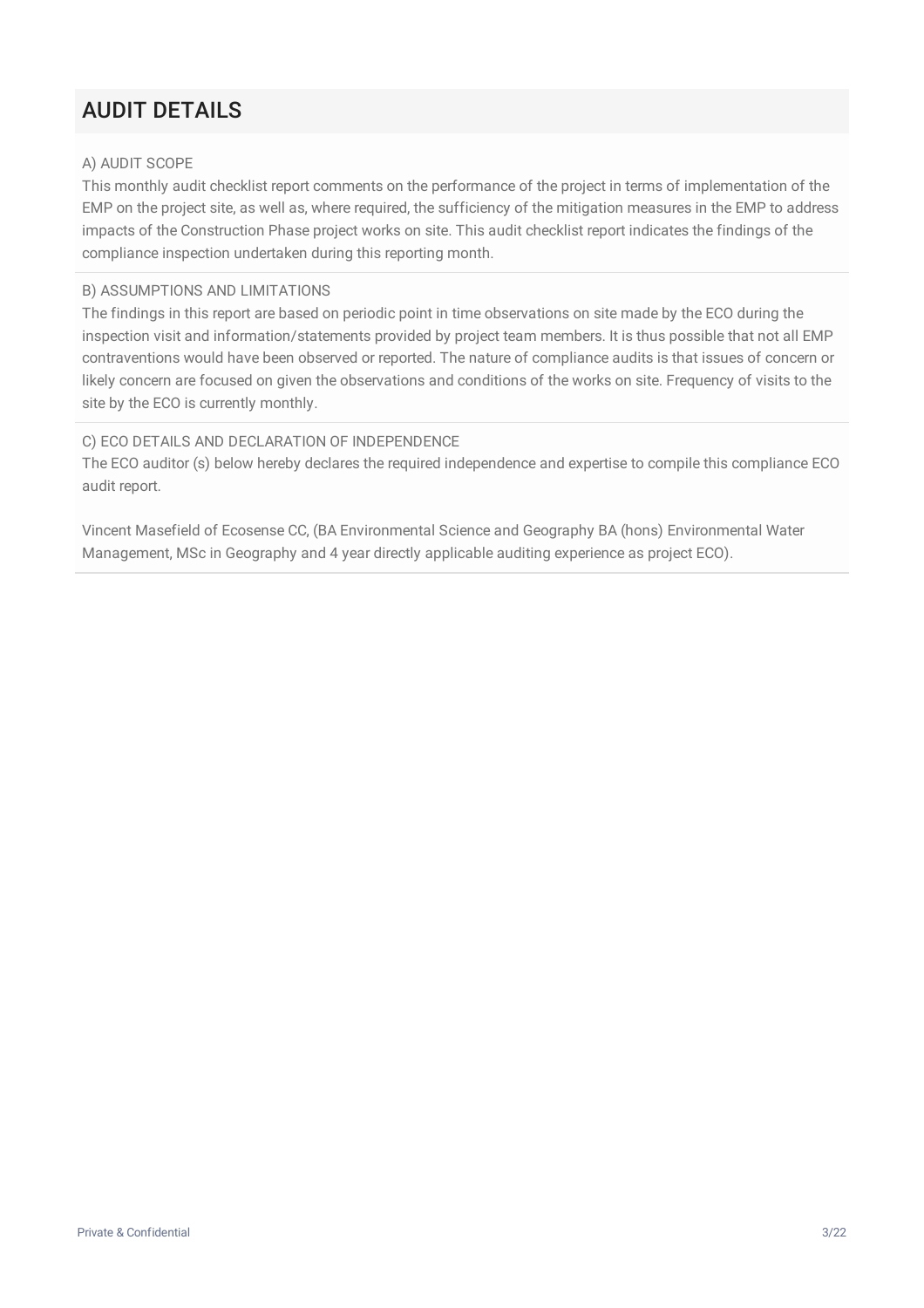Some work and no-go area delineations are still required around site.

### **2. SITE AND SITE CAMP MANAGEMENT 12.8 CONVERTS** 75%

#### 2.1. Are the site/work boundaries and no-go areas adequately demarcated/fenced/hoarded?

Disturbance of ground outside of the work boundaries by a vehicle/plant was observed. Contractor to ensure that project personnel remain within the work boundaries and that the disturbed ground is reinstated (09/07/2020). The site boundaries must be delineated where works on the stormwater channels is taking place and all stockpile areas must be adequately demarcated (23/07/2020).





Photo 7

#### 2.2. Are work and no-go areas restrictions adhered to? Partial Compliance

Refer to Audit Item 2.1 above for details.

1.1. Is the Environmental Management Programme and Environmental

1. ENVIRONMENTAL MANAGEMENT

ADMINISTRATION

| Authorisation (if applicable) on site?                                                         | Compliant                 |
|------------------------------------------------------------------------------------------------|---------------------------|
| 1.2. Is Environmental Awareness Training up to date and records stored on<br>file?             | Compliant                 |
| 1.3. Are required contractor Environmental Method Statements in<br>place/approved and on file? | <b>Partial Compliance</b> |

Amendments to the Contractor's watercourse works method statement was requested numerous times during this reporting month. Currently the amended method statement has been submitted to the ECO for review and approval.

### 1.4. Are solid and hazardous waste management records (waste registers, waste manifests and lawful disposal receipts) up to date and on file?

# 1.5. Have previous action items been addressed in a timely manner? Partial Compliance





Compliant

Partial Compliance

60%

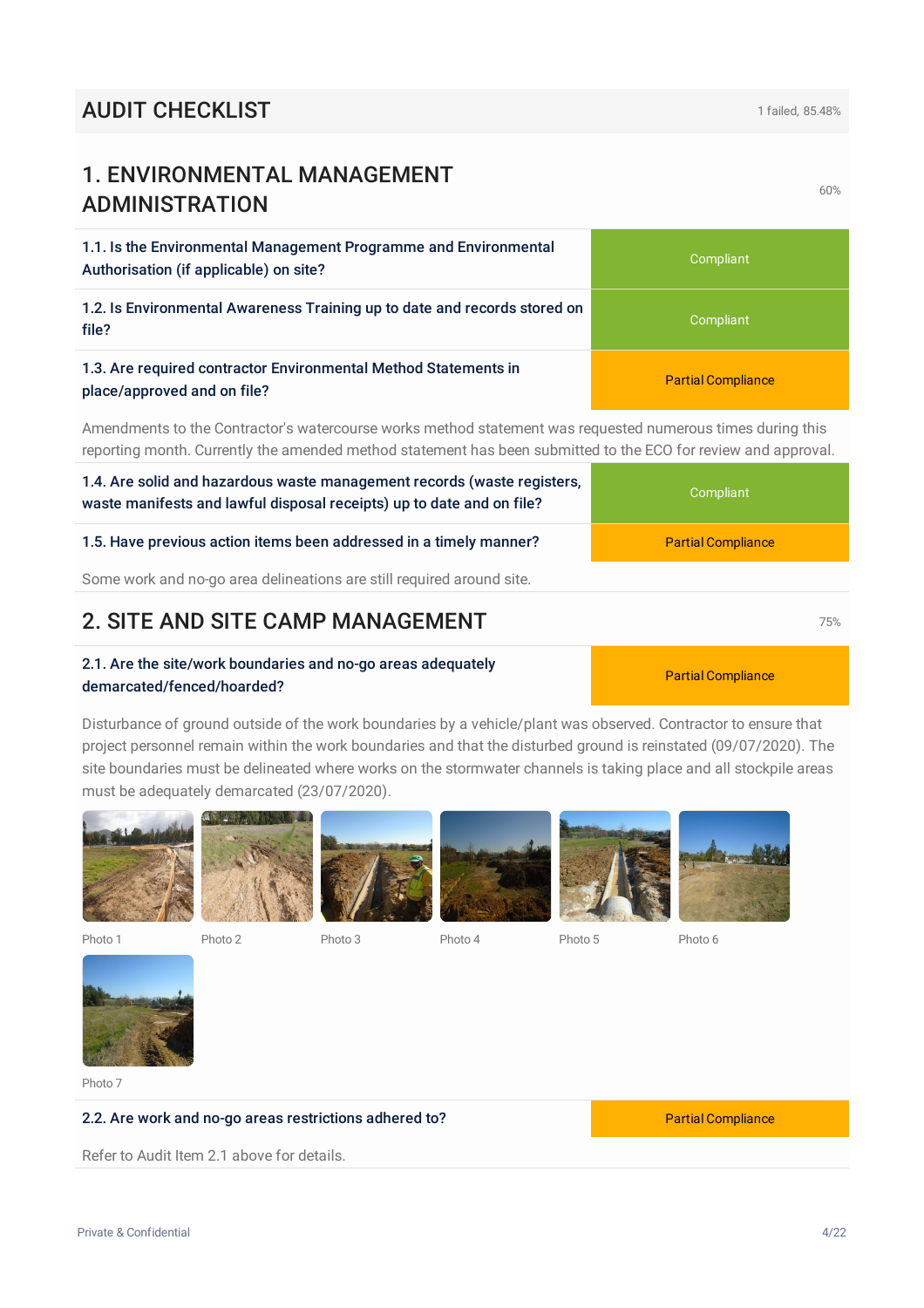2.3. Is the contractor's camp (including site office, stockpile area, toilet facilities, etc.) situated at the approved location and footprint contained as required?

2.4. Is there sufficient good drinking water available for employees on site?

2.5. Are there sufficient, clean and secured toilets available for employees on site?



Photo 8

| 2.6. Was good management and storage of construction materials and<br>equipment observed on site (i.e. kept neat, covered, secured, at approved<br>locations, etc.)?                                                                                                                                                        | Compliant                 |
|-----------------------------------------------------------------------------------------------------------------------------------------------------------------------------------------------------------------------------------------------------------------------------------------------------------------------------|---------------------------|
| 2.7. Are all fuels being stored appropriately (secure, lockable, sealed and<br>covered areas)? Is bulk fuel (if applicable) stored within a bunded area<br>with a capacity of not less than 110% of the volume being stored?                                                                                                | Compliant                 |
| No bulk fuel is stored on site.                                                                                                                                                                                                                                                                                             |                           |
| 2.8. Are all chemicals being stored appropriately (secure, lockable, sealed<br>and covered areas)?                                                                                                                                                                                                                          | Compliant                 |
| 3. WASTE MANAGEMENT                                                                                                                                                                                                                                                                                                         | 71.43%                    |
| 3.1. Was proper solid waste management/housekeeping observed on site<br>(i.e. in accordance with the waste management plan; all construction areas<br>kept in a neat and tidy condition; daily litter pick up evident; covered and<br>sufficient waste disposal facilities in place and at approved locations,<br>$etc.$ )? | <b>Partial Compliance</b> |

At the time of the site inspection on the 23rd of July 2020, one or two pieces of waste was observed downstream from the watercourse works area which required removal. The Contractor subsequently closed out this issue.



Photo 9

3.2. Are wastes being adequately separated into appropriate waste streams and recycled (i.e. scrap metals, plastics, card boards, clean rubble, etc.)?

Compliant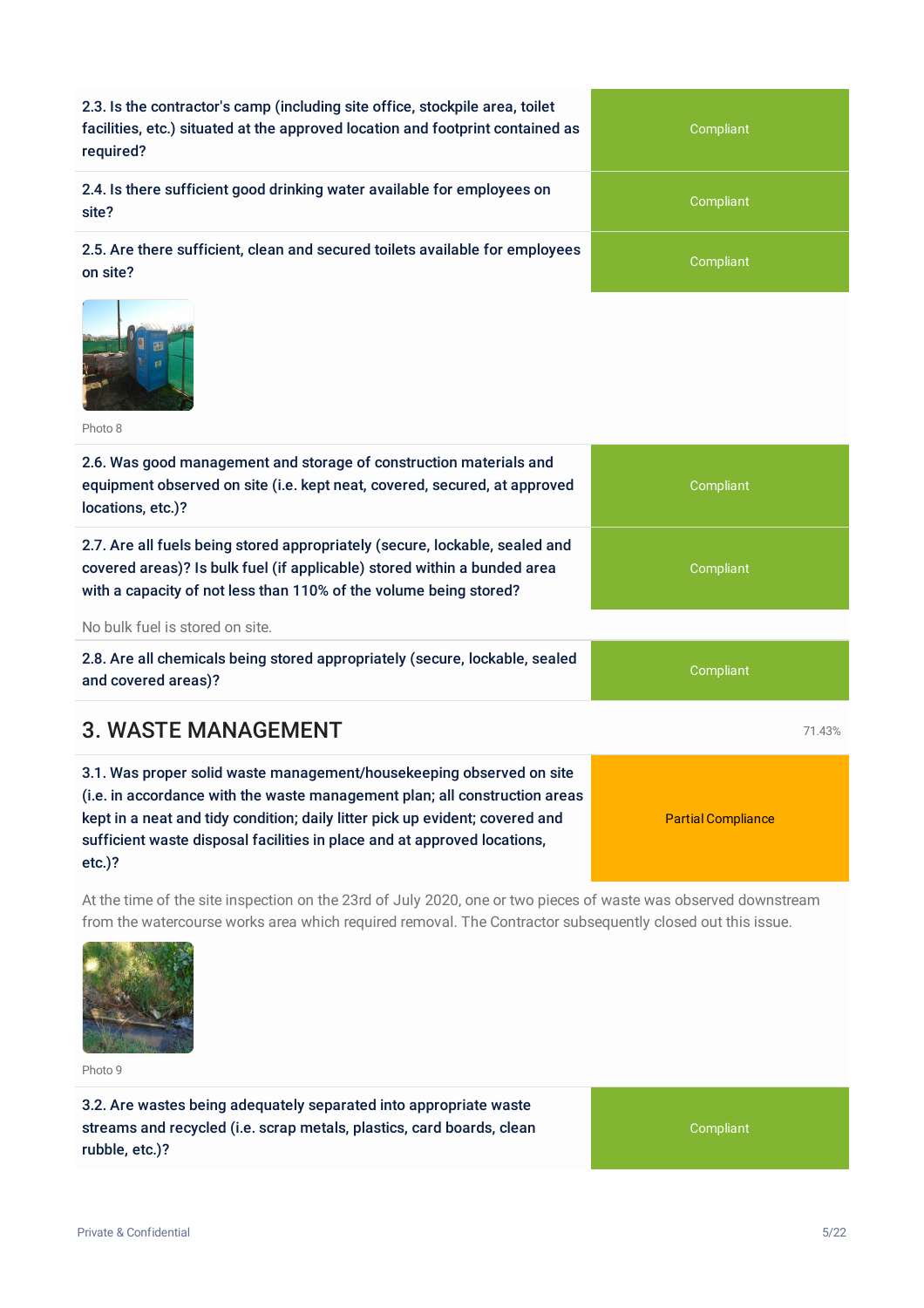

#### 3.3. Is proper hazardous waste management been observed on site (i.e. appropriately separated, handled, stored in separate labeled, covered and appropriately located disposal facility prior to disposal off site)?

Partial Compliance

Toxic waste was uncovered on site when excavating for foundation work of the road to be constructed through the wetland area on site. The ECO was not notified of this uncovering when it happened and discovered this concern during a site inspection. Project Management/Contractor must notify the ECO of such occurrences immediately! Subsequent to the uncovering of this waste, the local municipality was called to assess the waste and a report was produced (attached to this report). Further, waste removal companies Averda and Wastemart have been contacted to assess the toxic waste and provide recommendations to address this issue. An action plan method statement is required from the Contractor/H&S Officer detailing way forward and remedial actions to be undertaken to not only dispose of the waste, but also treat contaminated soils and water at this location. All works in this area have been stopped until a way forward is determined.



3.4. Was proper paint effluent (paint wash water/solvents) management/handling observed on site (i.e. paint wash facility in place; no pollution of the environment, stormwater or sewage system, etc)? Not Applicable 3.5. Was proper cement waste management observed on site (i.e. correct storage of empty cement bags and no cement wash/excess aggregates observed)? **Compliant** 

3.6. Was an approved legal water source being used for construction and was there no contravention of applicable water restrictions observed on site?

3.7. Was no water wastage observed on site (i.e. faulty/leaking taps, hose pipes, dust suppression, etc.)?

# **4. ENVIRONMENTAL CONTROL 1** failed, 92.86%

#### 4.1. Was topsoil stripped where required, correctly stored and protected for reuse?

Topsoil has been stripped where currently applicable as instructed by the engineer. Topsoil is separately stockpiled and delineated.

Compliant

**Compliant**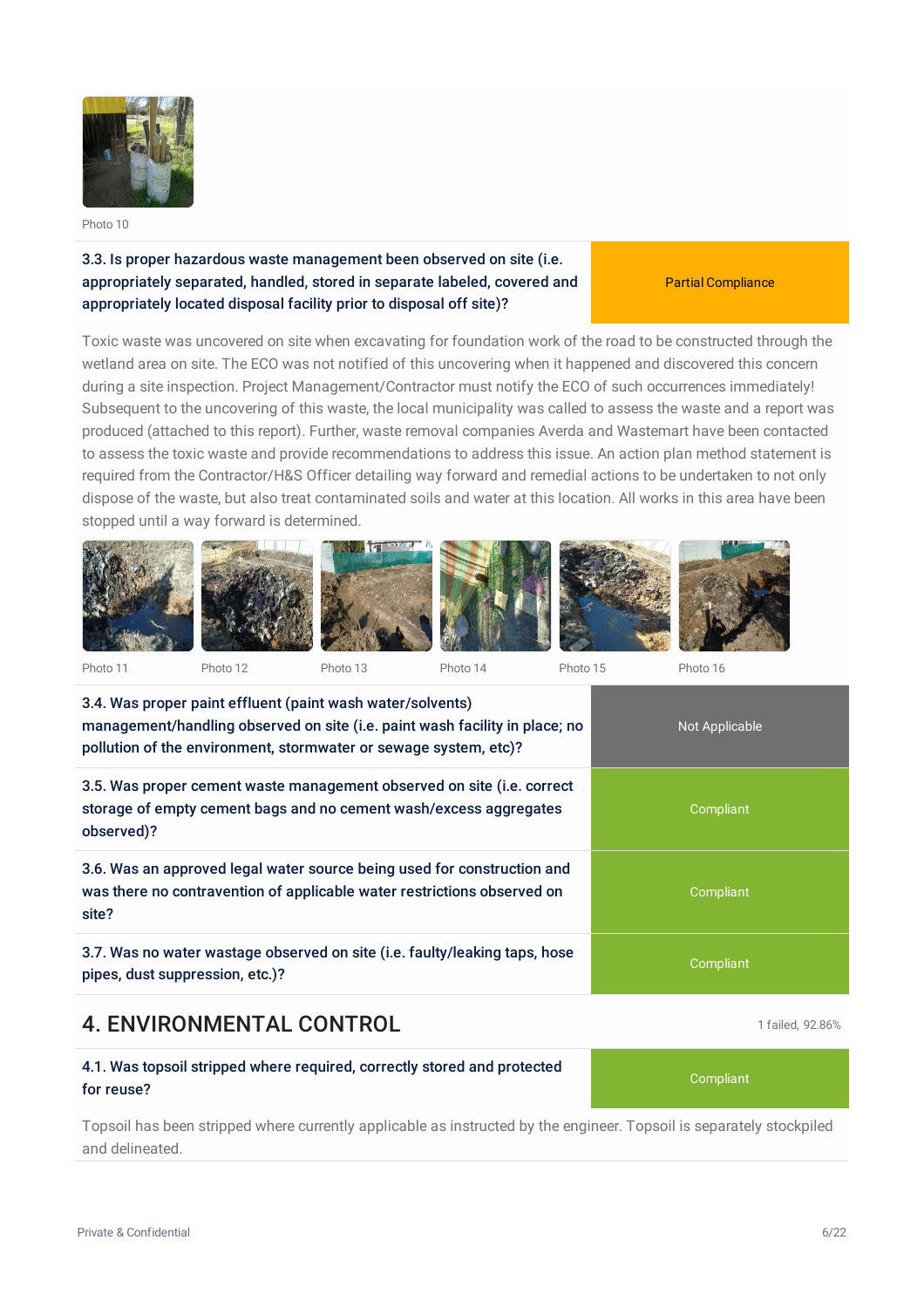4.2. Are all construction vehicles/equipment observed to be in a good working order (i.e. no leaking hydrocarbons, etc.)?

4.3. Are drip trays being used where required on site (i.e. generators, stationary vehicles, refueling, contaminated equipment, etc.)?

Great to see the Contractor using drip trays, however, the drainage holes in these trays must be closed/sealed (23/07/2020).



Photo 17

4.4. Was cement/concrete handling, storage and mixing activities conducted appropriately (i.e. unused bags securely stored; soil protection and waste water controls in place; wind protection for cement silos, etc.)?

4.5. Are adequate erosion and sediment control measures observed in place on site (i.e. bare soils stabilised, use of straw bales, etc)?

4.6. Were noise control measures observed in place on site, with no evidence of approved working hours/noise limits being exceeded?

4.7. Were adequate stormwater control measures observed in place on site (i.e. no erosion or flooding on protected or neighbouring areas; no encroaching materials into stormwater systems; all stormwater channels observed in a clean and sediment free condition; all stormwater drop inlets adequately covered to mitigate sediment ingress into the systems; no dewatering into stormwater system without authorisation, etc.)?

4.8. Have authorised access/delivery points/routes/parking/use of municipal sidewalks and land, etc., been adhered to and have not lead to undue environmental damage or nuisance?

#### 4.9. Were internal and external roads observed in a clean and sediment free condition?

The public road bordering the site must be cleaned of all sediment and maintained in a sediment free condition at all times (23/07/2020). This issue has been subsequently addressed by the Contractor.



4.10. Are Trenches and excavations closed as soon as possible after services have been laid in them, to prevent them from posing safety hazards to people, traffic and animals and to prevent rainwater erosion?

Compliant



**Compliant** 

Partial Compliance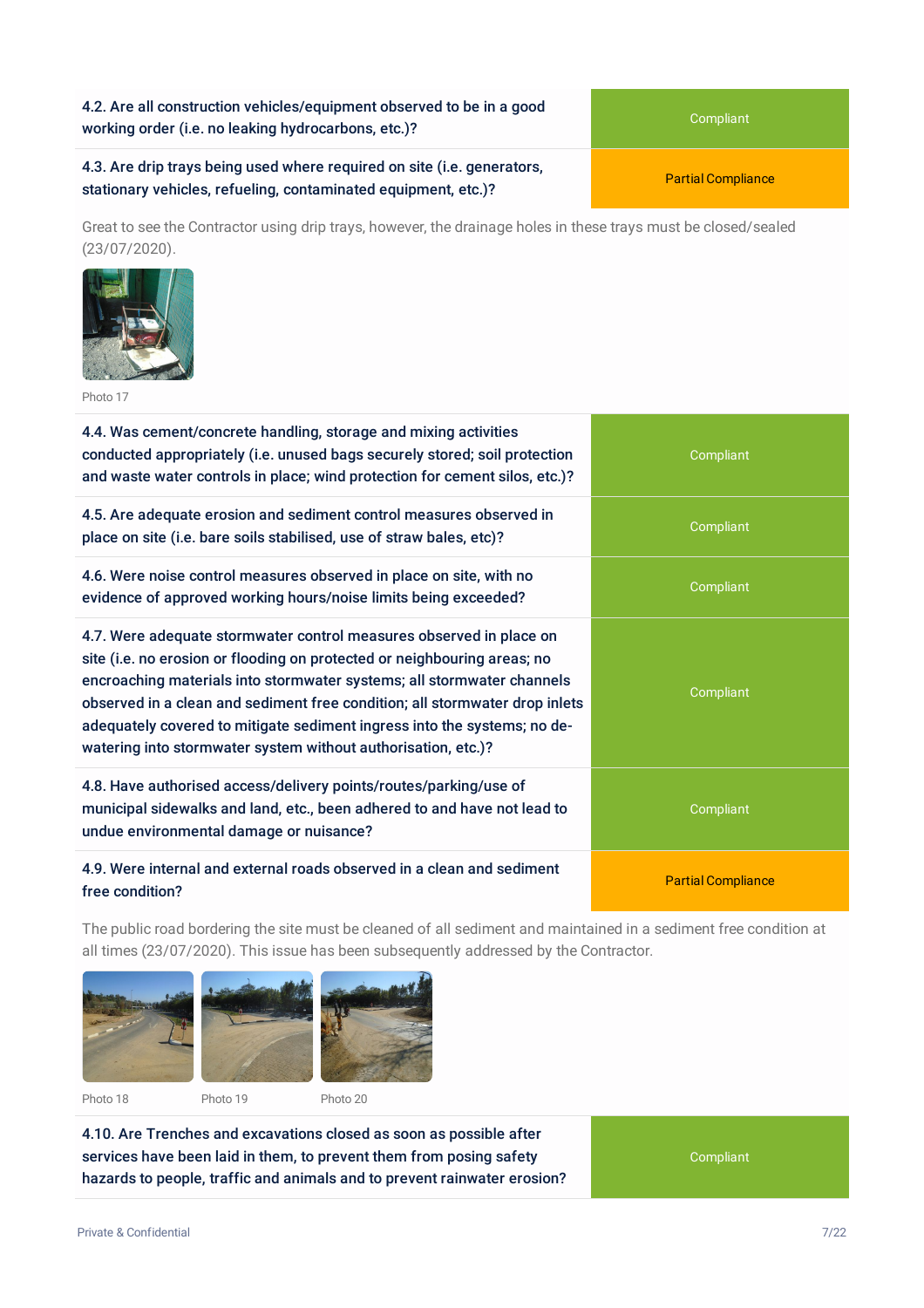| potable water used for dust suppression; loose stockpiles covered; bare<br>soils/areas stabilised; vehicle speed limits adhered to, etc.)?                                                                                                                                                                                                                       | Compliant      |
|------------------------------------------------------------------------------------------------------------------------------------------------------------------------------------------------------------------------------------------------------------------------------------------------------------------------------------------------------------------|----------------|
| 4.12. Were fire control measures satisfactory on site (i.e. no evidence of<br>unauthorised fires and no undue fire risks observed)?                                                                                                                                                                                                                              | Compliant      |
| 4.13. Was there adequate protection (if applicable) of flora and fauna<br>observed on site (i.e. wild animals unharmed; no unnecessary or<br>unauthorised damage to flora; alien invasive vegetation under control,<br>$etc.$ )?                                                                                                                                 | Compliant      |
| 4.14. Were emergency procedures satisfactorily carried out for<br>hydrocarbon spills, fires and/or floods and was environmental remediation<br>satisfactorily conducted?                                                                                                                                                                                         | Not Applicable |
| 4.15. Is there visible evidence of unauthorized entry, stockpiling, dumping<br>or storage of equipment or materials within the demarcated wetland<br>areas? Is the footprint of all construction related activities (e.g. sewer<br>installation) kept at minimum as possible to limit any negative impacts and<br>wetland rehabilitated to a satisfactory level? | Compliant      |
| 4.16. Are all required heritage permits in place and has there been no<br>unauthorised disturbance of heritage features on the site? Correct<br>procedures followed in case of suspected archeological or<br>palaeontological artifacts being discovered?                                                                                                        | Not Applicable |
| 4.17. Are all inactive or completed areas clean, stabilised against erosion<br>and where applicable, rehabilitated to an acceptable level?                                                                                                                                                                                                                       | Not Applicable |
| 5. ENVIRONMENTAL AUTHORISATION SECTION                                                                                                                                                                                                                                                                                                                           |                |
| <b>SCOPE OF AUTHORISATION</b>                                                                                                                                                                                                                                                                                                                                    | 100%           |
| E1. The holder is authorised to undertake the listed activities specified in<br>section B above in accordance with and restricted to alternative 1, as<br>described in the BAR dated 28 August 2017 on the site as described in<br>section C above.                                                                                                              | Compliant      |
| E2. The Environmental Authorisation is valid for a period of five years from<br>the date of issue, within which commencement must occur.                                                                                                                                                                                                                         | Compliant      |
| E3. The development must be concluded within ten years from the date of<br>commencement of the listed activities.                                                                                                                                                                                                                                                | Compliant      |

E4. The holder shall be responsible for ensuring compliance with the conditions by any person acting on his/her behalf, including an agent, subcontractor, employee or any person rendering a service to the holder.

4.11. Were dust and wind-blown sand controls in place on site (i.e. non-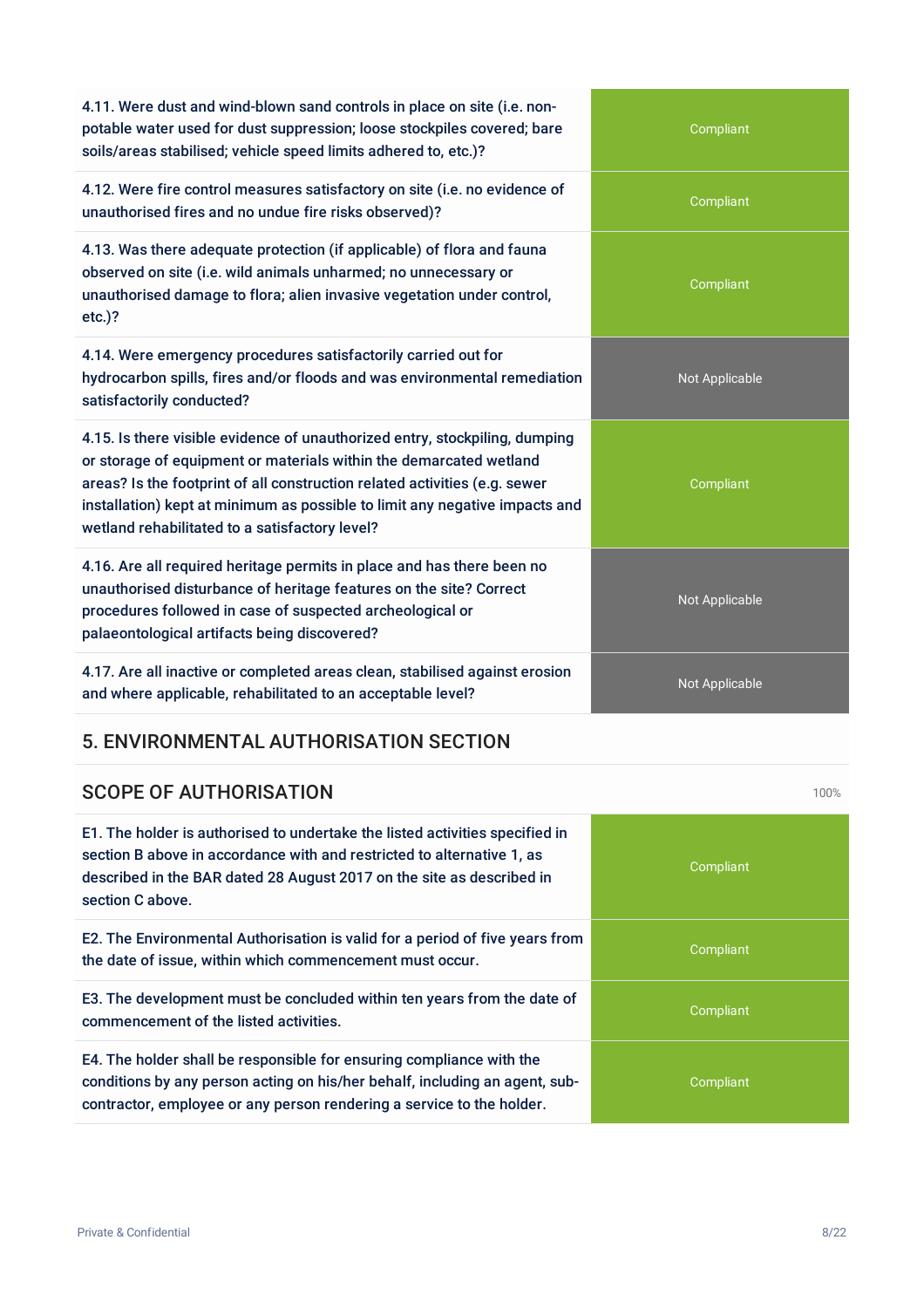E5. Any changes to, or deviations from the scope of the alternative described in section B above must be accepted or approved. In writing, by the Competent Authority before such changes or deviations may be implemented. In assessing whether to grant such acceptance/approval or not, the Competent Authority may request information in order to evaluate the significance and impacts of such changes or deviations, and it may be necessary for the holder to apply for further authorisation in terms of the applicable legislation.

The ECO is unaware of any required changes to the scope of the authorisation.

WRITTEN NOTICE TO THE COMPETENT AUTHORITY

### E6. Seven calendar days' notice. In writing, must be given to the Competent Authority before commencement of construction activities.

6.1. The notice must make clear reference to the site details and EIA Reference number given above.

Commencement letter was sent to DEA&DP on the 5th of March 2020.

6.2. The notice must also include proof of compliance with the following conditions described herein: Conditions : 7, 8, and 12.

Proof of compliance with these conditions was submitted in the commencement letter which was sent to DEA&DP on the 5th of March 2020.

NOTIFICATION AND ADMINSTRATION OF APPEAL

#### E7. The holder must in writing, within 14 (fourteen) calendar days of the date of this decision-

7.1 notify all registered Interested and Affected Parties (I&APs) of-7.1.1 the outcome of the application;

- 7.1.2 the decision of the application as included in annexure 3;
- 7.1.3 the date of the decision; and

7.1.4 the date the decision was issued.

Proof of compliance with these conditions was submitted in the commencement letter which was sent to DEA&DP on the 5th of March 2020.

7.2 draw the attention of all registered I&APs to the fact that an appeal may be lodged against the decision in terms of the National Appeals Regulations, 2014 (as amended) detailed showed in Section G of the EA;

Proof of compliance with these conditions was submitted in the commencement letter which was sent to DEA&DP on the 5th of March 2020.

7.3 draw the attention of all registered I&APs to the manner in which they may access the decision;

**Compliant** 



Compliant

Compliant

100%

100%

Compliant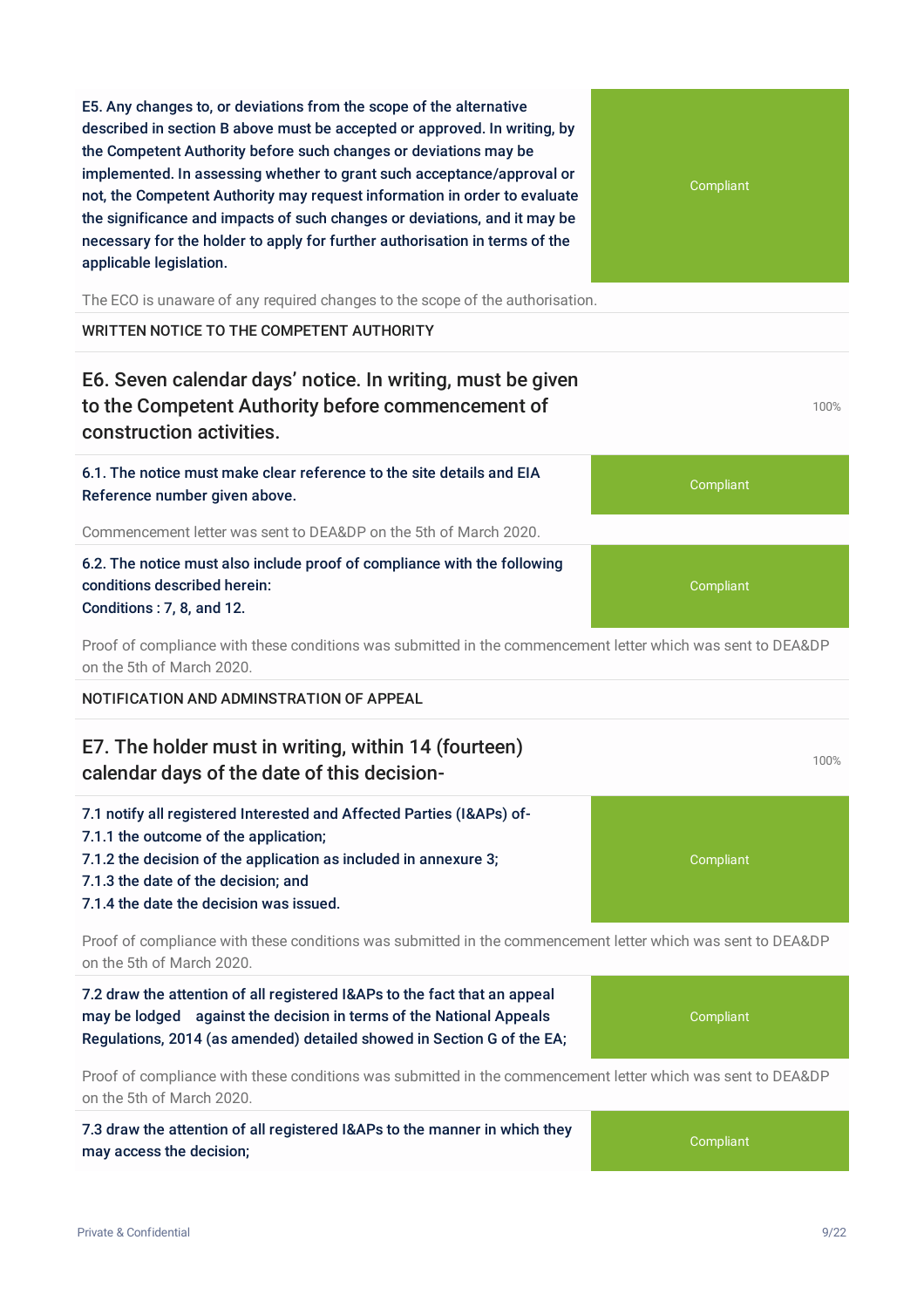Proof of compliance with these conditions was submitted in the commencement letter which was sent to DEA&DP on the 5th of March 2020.

7.4 provide the registered I&APs with: 7.4.1 the name of the holder (entity) of this Environmental Authorisation. 7.4.2 Name of the responsible person for this Environmental Authorisation, 7.4.3 Postal address of the holder, 7.4.4 Telephonic and fax details of the holder, 7.4.5 E-mail address, if any, of the holder, and 7.4.6 Contact details (postal and/or physical address, contact number, facsimile an e-mail address) of the decision-maker and all registered I&APs in the event that an appeal is lodged in terms of the 2014 National Appeals Regulations (as amended).

Proof of compliance with these conditions was submitted in the commencement letter which was sent to DEA&DP on the 5th of March 2020.

E8. The listed activities, including site preparation, must not commence within 20 (twenty) calendar days from the date the application notified the registered I&APs of this decision. In the event that an appeal is lodged with the Appeal Authority, the effect of this Environmental Authorisation is suspended until the appeal is decided i.e. the listed activities, including site preparation, must not commence until the appeal is decide.

Proof of compliance with these conditions was submitted in the commencement letter which was sent to DEA&DP on the 5th of March 2020.

#### **MANAGEMENT OF ACTIVITIES** 100% **100%**

E9. The draft Environmental Management Programme (EMPr) dated August 2017, submitted as part of the application for Environmental Authorisation is hereby approved and must be implemented.

E10. The MMP adopted as part of this Environmental Authorisation must be implemented.

The MMP is not applicable to the scope of this project works. It is to be done under the authorised residential development nearby.

E11. The EMPr and MMP must be included in all contract documentation for all phases of implementation.

The project manager has indicated that the EMPr does form part of the contract documentation.

#### **MONITORING** 100%

E12. The holder must appoint a suitably experienced Environmental Control Officer (ECO), or site agent where appropriate, before commencement of any land clearing or construction activities to ensure compliance with the EMPr, MMP and the conditions contained herein.

Proof of compliance with these conditions was submitted in the commencement letter which was sent to DEA&DP on the 5th of March 2020.

# Compliant

### **Compliant**

**Compliant** 

Not Applicable

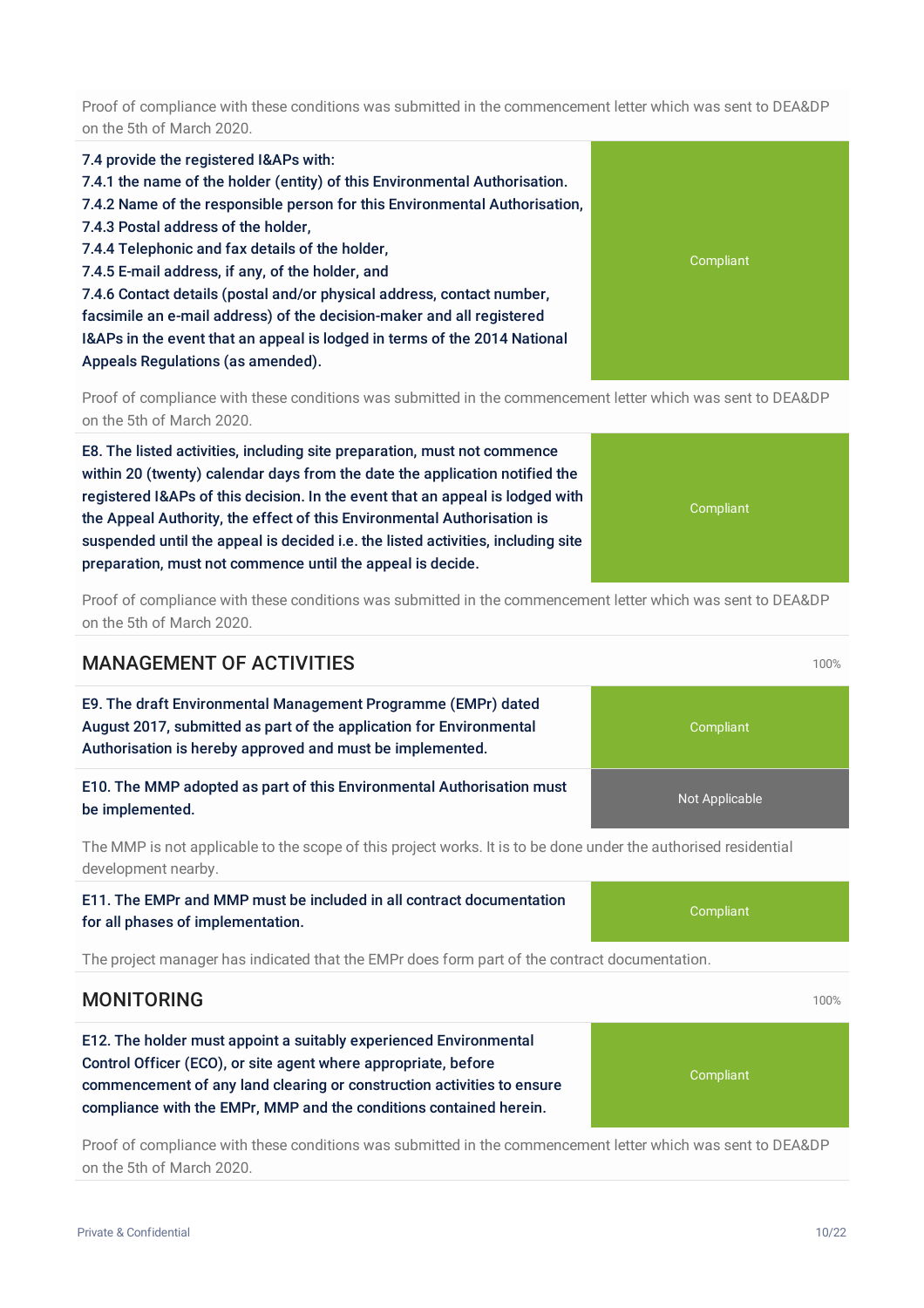E13. A copy of the Environmental Authorisation, EMPr, MMP, Audit reports and Compliance monitoring reports must be kept at the site of the authorised activities, and must be made available to anyone on request. Including publicly accessible website.

The above are available on site, however the ECO is unsure as to whether a publicly accessible website is being used to store these documents.

E14. Access to the site referred to in Section C must be granted, and environmental reports mentioned above must be produced, to any authorised official representing the Competent Authority who requests to see it for the purpose of assessing and/or monitoring compliance with conditions contained herein.

The DEA&DP case officer Samornay Smidt visited the site in March 2020.

#### AUDITING 100%

E15. In terms of regulation 34 of the NEMA EIA regulations, 2014 (as amended), the holder must conduct environmental audits to determine compliance with the conditions of the Environmental Authorisation, the EMPr, MMP and submit Environmental Audit Reports to the Competent Authority. The Audit Report must be prepared by an independent person and must contain all the information required in Appendix 7 of the NEMA EIA Regulations, 2014 (as amended).

The holder must undertake an environmental audit (quarterly for the duration of construction phase) and submit Environmental Audit Reports to the Competent Authority (once every six months during the construction phase). The final Environmental Audit Report must be submitted to the Competent Authority (six months after operation commencement).

The holder must, within 7 days of the submission of the report to the Competent Authority, notify all potential and registered I&APs of the submission and make the report available to anyone on request and on a publicly accessible website (if applicable).

Noted, but not yet applicable.

#### SPECIFIC CONDITIONS **SPECIFIC CONDITIONS 1 failed**, 83.33%

**Compliant** 

Compliant

Not Applicable

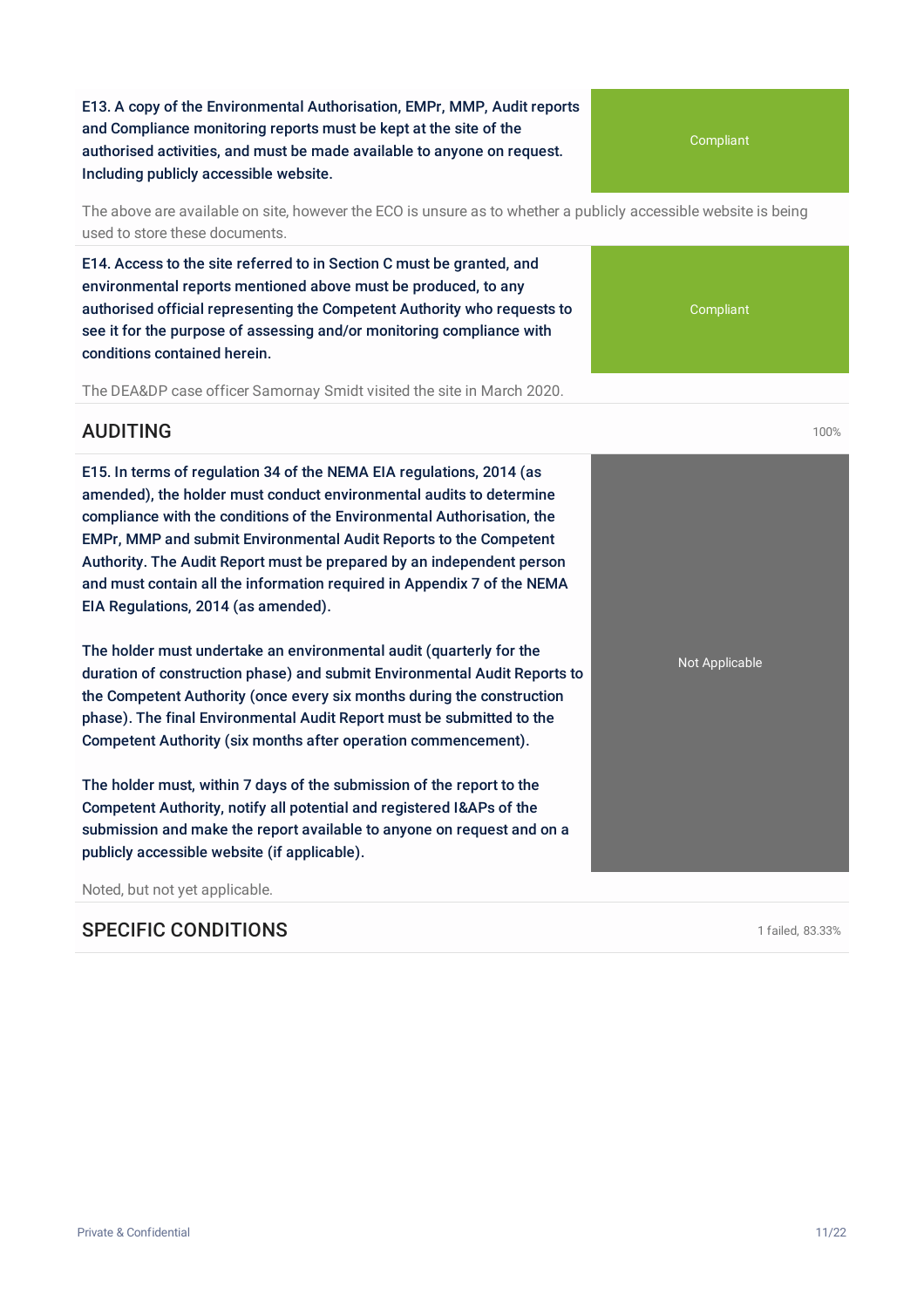| E16. Should any heritage remains be exposed during excavations or any<br>other actions on site, these must immediately be reported to the Provincial<br>Heritage Resources Authority of the Western Cape. Heritage Western<br>Cape. Heritage remains uncovered or disturbed during earthworks must<br>not be further disturbed until the necessary approval has been obtained<br>from Heritage Western Cape.                                                                              |                |
|-------------------------------------------------------------------------------------------------------------------------------------------------------------------------------------------------------------------------------------------------------------------------------------------------------------------------------------------------------------------------------------------------------------------------------------------------------------------------------------------|----------------|
| Heritage remains include: meteorites, archaeological and/or<br>palaeontological remains (including fossils shells and trace fossils): coins;<br>indigenous and/or colonial ceramics: any articles of value or antiquity;<br>marine shell heaps; stone artifacts and bone remains; structures and other<br>built features with heritage significance; rock art and rock engravings;<br>and/or graves or unmarked human burials including grave goods and/or<br>associated burial material. | Not Applicable |
| E17. A qualified archaeologist and/or palaeontologist must be contracted<br>where necessary (at the expense of the holder) to remove any heritage<br>remains. Heritage remains can only be disturbed by a suitably qualified<br>heritage specialist working under a directive from the relevant heritage<br>resources authority.                                                                                                                                                          | Not Applicable |
| E18. The relevant requirements with respect to occupational heath and<br>safety must be adhered to at all times.                                                                                                                                                                                                                                                                                                                                                                          | Compliant      |
| Client H&S Officer to monitor for such.                                                                                                                                                                                                                                                                                                                                                                                                                                                   |                |
| E19. The design of the storm water system for the proposed development<br>must be undertaken in conjunction with that for the recreated wetland area<br>to ensure that the wetland feature is not dominated by surface water run-<br>off from the development.                                                                                                                                                                                                                            | Not Applicable |
| Not applicable to this portion/works of the authorisation.                                                                                                                                                                                                                                                                                                                                                                                                                                |                |
| E20. The section of the link road crossing the watercourse must not<br>impede surface and sub-surface flow within the watercourse.                                                                                                                                                                                                                                                                                                                                                        | Compliant      |
| E21. The construction with and in close proximity to the freshwater<br>features must take place during the drier months.                                                                                                                                                                                                                                                                                                                                                                  | Non-Compliant  |

This project was expected to start in early March, however due to the Covid 19 National Lockdown the project programme had to be pushed out further. This contract is only a three month contract and as such the works within the watercourse has to now take place during the winter period. Although the circumstances have dictated when these works have to take place it does mean that a non-compliance rating has been given.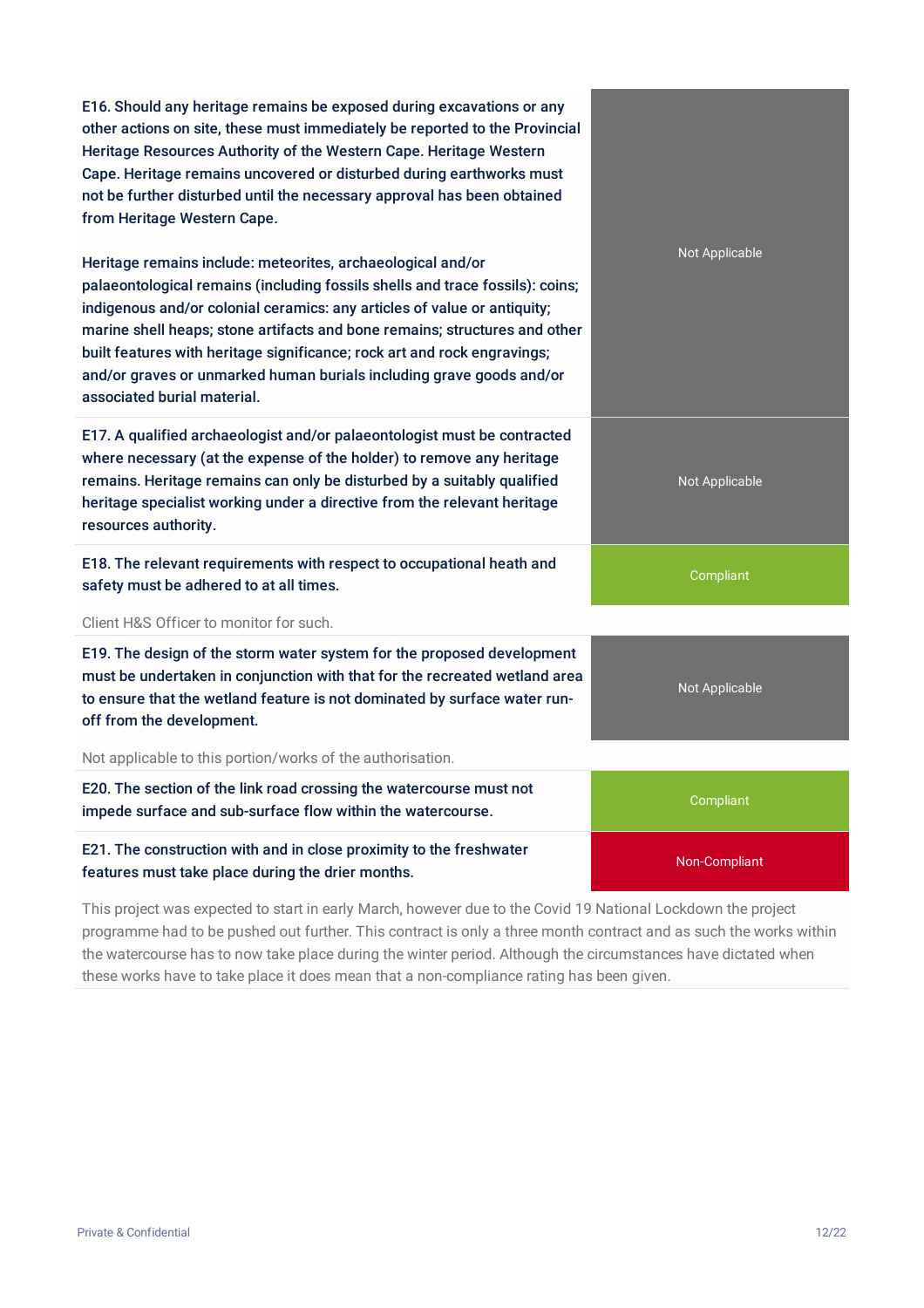# **6. GENERAL AUTHORISATION SECTION 100%** 100%

# CONDITIONS FOR IMPEDING OR DIVERTING THE BANKS, COURSE OR CHARACTERISTICS OF A

(1) The water user must ensure that: (a) impeding or diverting the flow or altering the bed, banks, course or characteristics of a watercourse do not detrimentally affect other water users, property, health and safety of the general public, or the resource quality; (b) the existing hydraulic, hydrologic, geomorphic and ecological functions of the watercourse in the vicinity of the structure is maintained or improved upon; (c) a full financial provision for the implementation of the management measures prescribed in the General Authorisation, including an annual financial provision for any future maintenance, monitoring, rehabilitation,

or restoration works, as may be applicable; and

(d) upon written request of the responsible authority, they implement any additional management measures or monitoring programmes that may be reasonably necessary to determine potential impacts on the water resource or management measures to address such impacts.

(2) Prior to the carrying out of any works, the water user must ensure that all persons entering on -site, including contractors and casual labourers, are made fully aware of the conditions and related management measures specified in the General Authorisation.

The ECO conducted an environmental awareness training session for site staff on the 1st of June 2020. The Contractor must ensure that they induct any additional personnel who will be working within the watercourse area.

(3)(a) The water user must ensure that -

any construction camp, storage, washing and maintenance of equipment, storage of construction materials, or chemicals, as well as any sanitation and waste management facilities -

(i) is located outside the 1 in 100 year flood line or riparian habitat of a river, spring, lake, dam or outside any drainage feeding any wetland or pan, and

(ii) is removed within 30 days after the completion of any works.

As described in the Method Statement submitted and approved by DWS on 17/06/20.





FLOW OF WATER OR ALTERING THE BED, WATERCOURSE

Private & Confidential 13/22

100%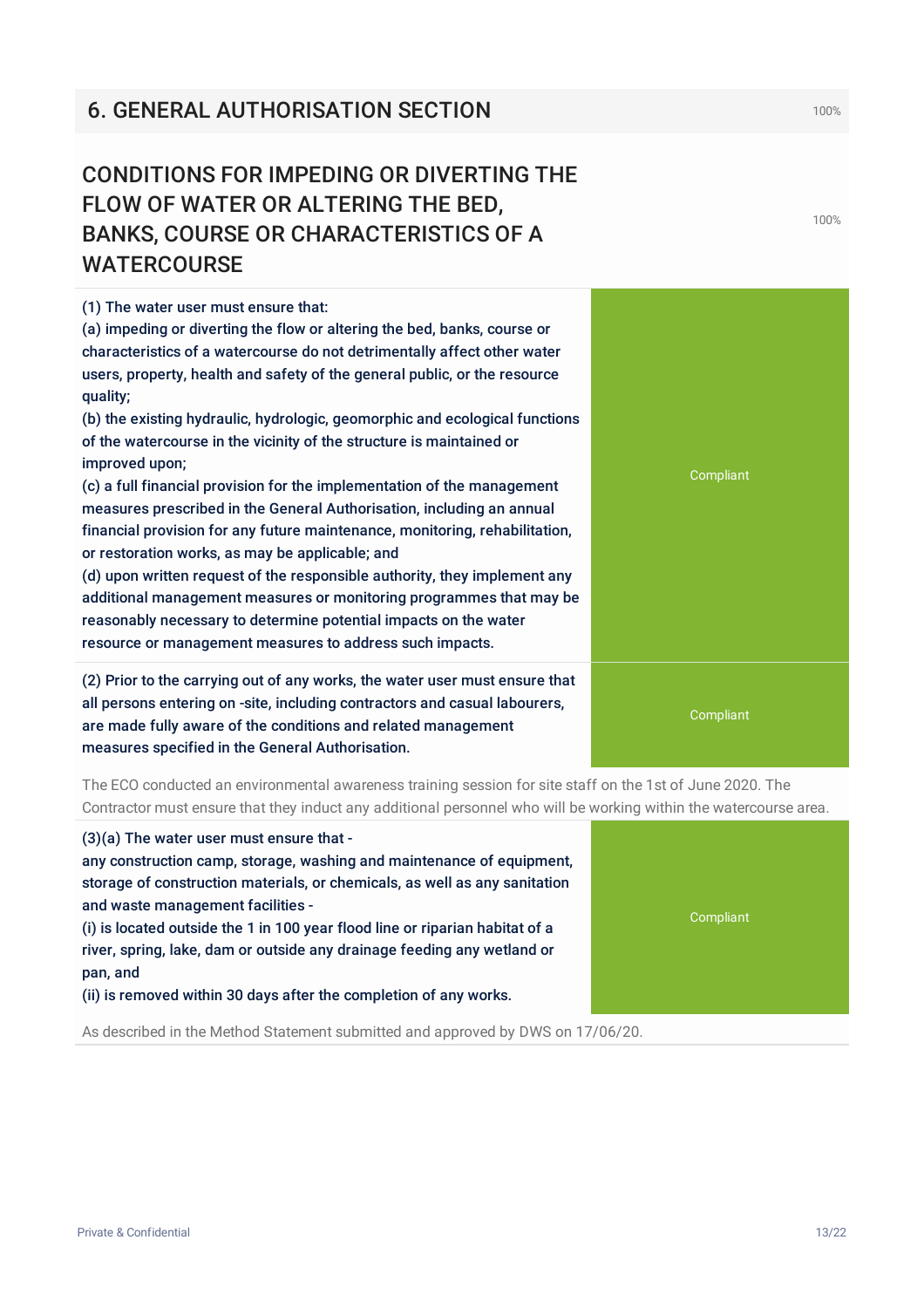(3)(b) The water user must ensure that the selection of a site for establishing any impeding or diverting the flow or altering the bed, banks, course or characteristics of a watercourse works: (i) is not located on a bend in the watercourse; (ii) avoid high gradient areas, unstable slopes, actively eroding banks,

interflow zones, springs, and seeps;

(iii) avoid or minimise realignment of the course of the watercourse; (iv) minimise the footprint of the alteration, as well as the construction footprint so as to minimise the effect on the watercourse.

As described in the Method Statement submitted and approved by DWS on 17/06/20.

(3)(c) The water user must ensure that a maximum impact footprint around the works is established, clearly demarcated, that no vegetation is cleared or damaged beyond this demarcation, and that equipment and machinery is only operated within the delineated impact footprint.

As described in the Method Statement submitted and approved by DWS on 17/06/20. No issues noted by or reported to the ECO during this reporting period.

(3)(d) The water user must ensure that measures are implemented to minimise the duration of disturbance and the footprint of the disturbance of the beds and banks of the watercourse.

As described in the Method Statement submitted and approved by DWS on 17/06/20.

(3)(e) The water user must ensure that measures are implemented to prevent the transfer of biota to a site, which biota is not indigenous to the environment at that site.

Specialist studies indicated that there were no species of concern on this site.

(3)(f) The water user must ensure that all works, including emergency alterations or the rectification of incidents, start upstream and proceed in a downstream direction, to ensure minimal impact on the water resource.

(3)(g) The water user must ensure that all material excavated from the bed or banks of the watercourse are stored at a clearly demarcated location until the works have been completed, upon which the excavated material must be backfilled to the locations from where it was taken (i.e. material taken from the bed must be returned to the bed, and material taken from the banks must be returned to the banks).

All excavated materials have been stockpiled separately for appropriate reuse where applicable.



Compliant

Compliant

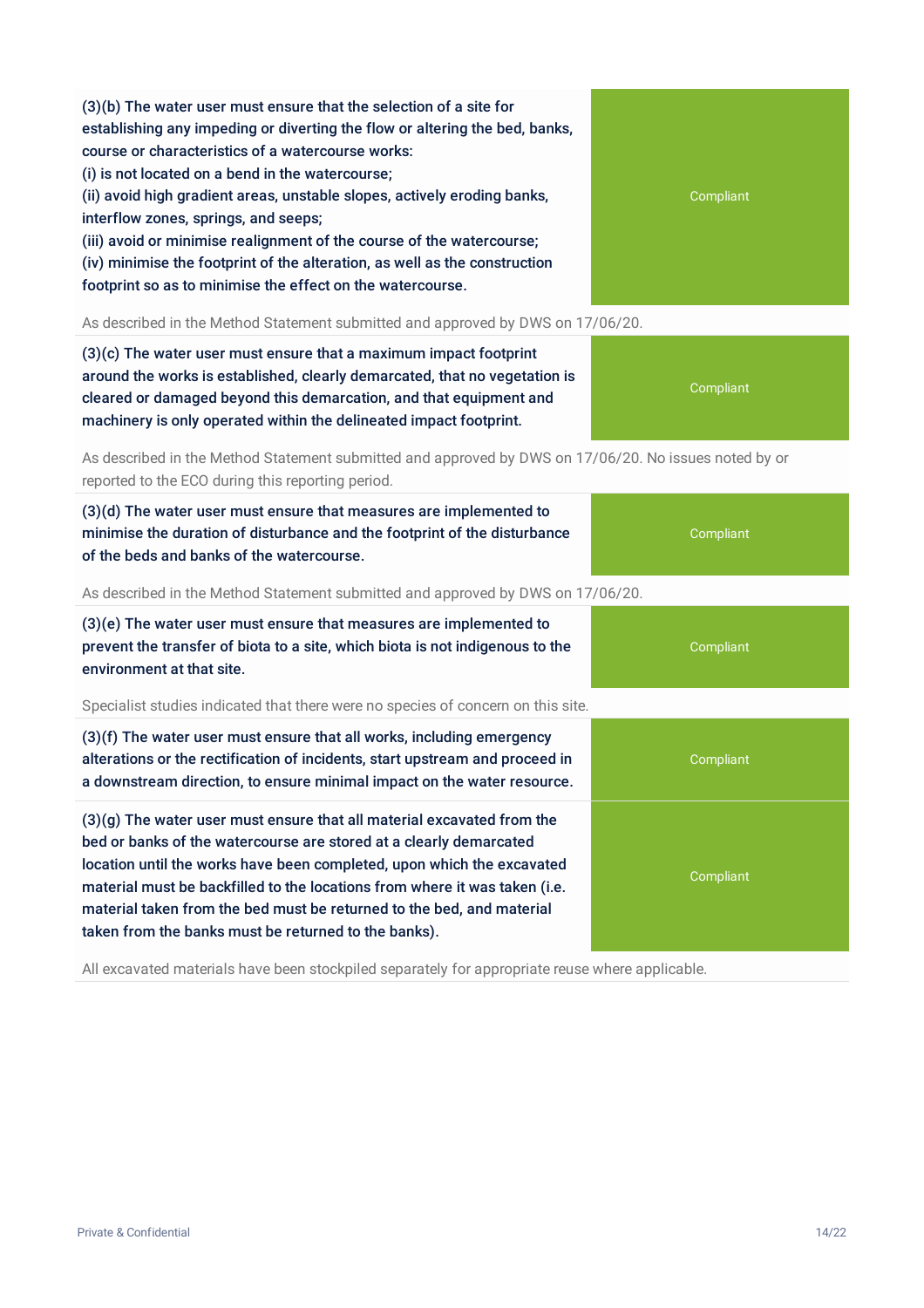(3)(i) The water user must ensure that alterations or hardened surfaces associated with such structures or works - (i) are structurally stable; (ii) do not induce sedimentation, erosion or flooding; (iii) do not cause a detrimental change in the quantity, velocity, pattern, timing, water level and assurance of flow in a watercourse;

(iv) do not cause a detrimental change in the quality of water in the watercourse;

(v) do not cause a detrimental change in the stability or geomorphological structure of the watercourse; and

(vi) does not create nuisance condition, or health or safety hazards.

As described in the Method Statement submitted and approved by DWS on 17/06/20.

(3)(j) The water user must ensure that measures are implemented at alterations, including at existing structures or activities, to - (i) prevent detrimental changes to the breeding, nesting or feeding patterns of aquatic biota, including migratory species; (ii) allow for the free up and downstream movement of aquatic biota, including migratory species; and (iii) prevent a decline in the composition and diversity of the indigenous and endemic aquatic biota.

No issues noted by or reported to the ECO during this reporting period. Additionally, specialist studies indicated that there were no species of concern on this site.

(3)(k) The water user must ensure that no substance or material that can potentially cause pollution of the water resource is being used in works, including for emergency alterations or the rectification of reportable incidents.

As described in the Method Statement submitted and approved by DWS on 17/06/20.

(3)(I) The water user must ensure that measures are taken to prevent increased turbidity, sedimentation and detrimental chemical changes to the composition of the water resource as a result of carrying out the works, including for emergency alterations or the rectification of reportable incidents.

As described in the Method Statement submitted and approved by DWS on 17/06/20. Additionally, water quality screening is being conducted weekly on this site. No significant issues noted by the ECO during this reporting period.

(3)(m) The water user must ensure that in- stream water quality is measured on a weekly basis during construction, including for emergency alterations or the rectification of reportable incidents, which measurement must be by taking samples, and by analysing the samples for pH, EC/TDS, TSS/Turbidity, and /or Dissolved Oxygen ( "DO ") both upstream and downstream from the works.

In-stream water quality monitoring is being conducted on a weekly basis. Water screening results are attached to this audit report.







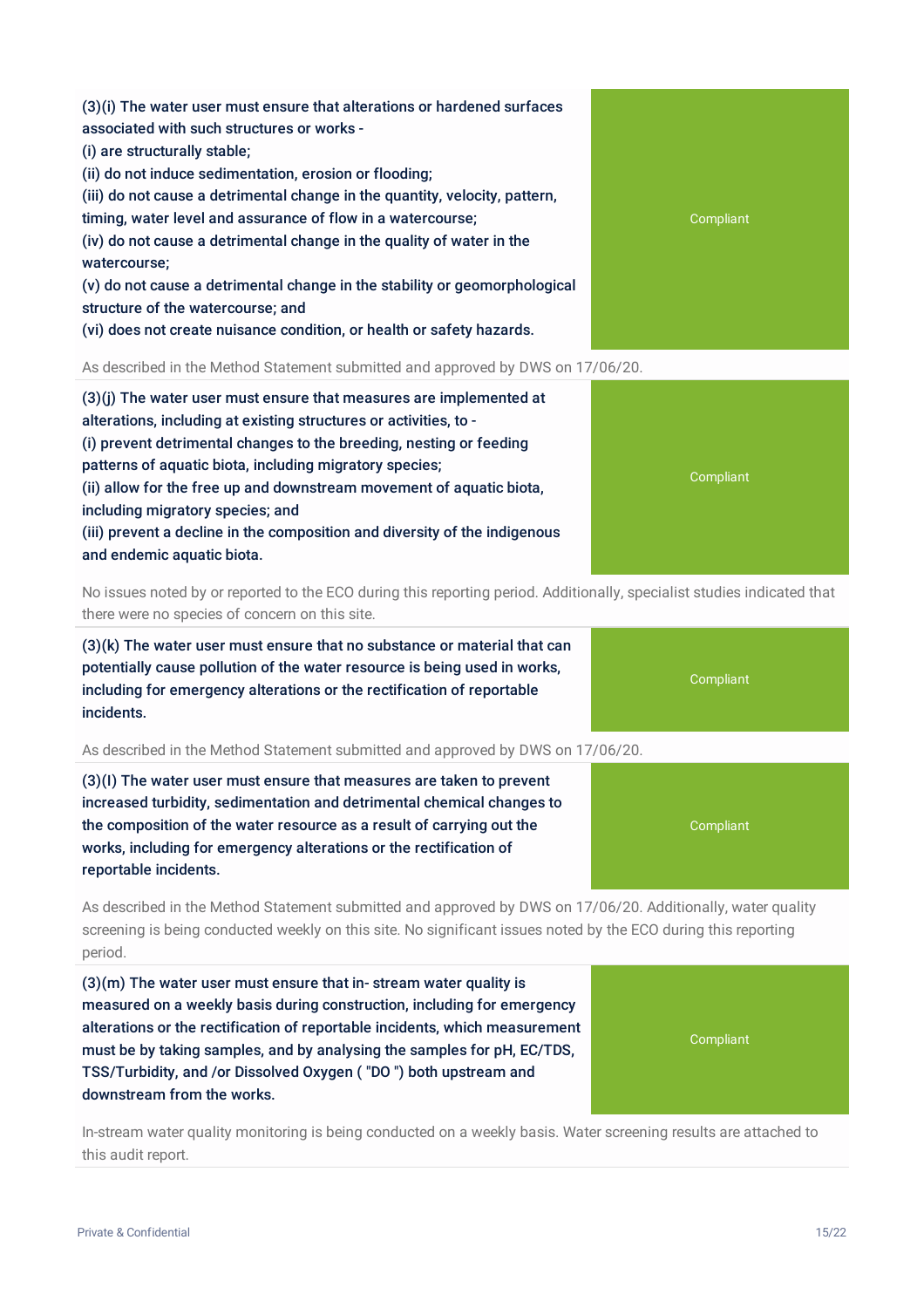(3)(n) The water user must ensure that in- stream flow, both upstream and downstream from the works, is measured on an ongoing basis by means of instruments and devices certified by the South African Bureau of Standards ( "SABS "), and that such measurement commences at least one week prior to the initiation of the

works, including for emergency alterations or the rectification of reportable incidents.

No in-stream flow is being monitored as the stream has been canalised and the construction works are not affecting the flow. Observations regarding flow rates are included in observation notes taken and documented in the attached water quality screening results document. It must be noted that property owners upstream have been releasing water from their reservoirs into the stream which has been flooding the Contractor's works area and adjacent wetland areas. Council should address this issue.

(3)(o) During the carrying out of any works, the water user must take the photographs and video- recordings referred to in paragraph (p) below, on a daily basis, starting one (1) week before the commencement of any works, including for emergency structures and the rectification of reportable incidents, and continuing for one (1) month after the completion of such works:

The ECO took the required photos on 25/06/2020 and during each weekly water quality screening conducted. The Contractor indicated that they would continue to undertake

the remaining required photographic evidence as stipulated in the GA conditions for the remainder of the work period in the watercourse.

(3)(p) The following videos recordings and photographs must be taken as contemplated in paragraph (o) above:

(i) one or more photographs or video -recordings of the watercourse and its banks at least 20 meters upstream from the structure; (ii) one or more photographs or video -recordings of the watercourse and

its banks at least 20 meters downstream from the structure; and

(iii) two or more photographs or video -recordings of the bed and banks at the structure, one of each taken from each opposite bank.

Refer to Audit Item 3 (o) above for details.

Compliant

Compliant

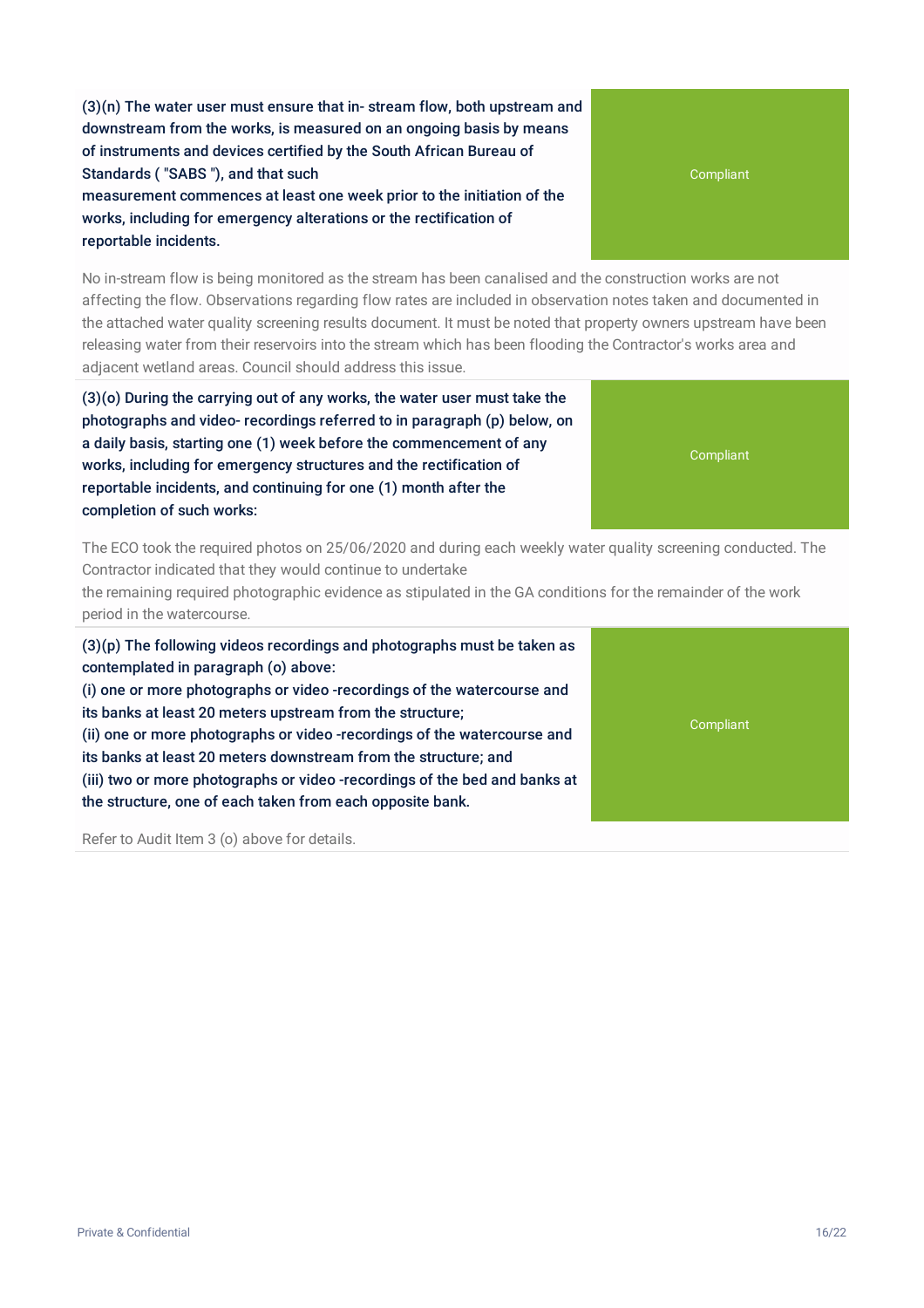# SIGN OFF

#### SIGNATURE OF AUDITOR



Vincent Masefield 4th Aug, 2020 2:47 PM SAST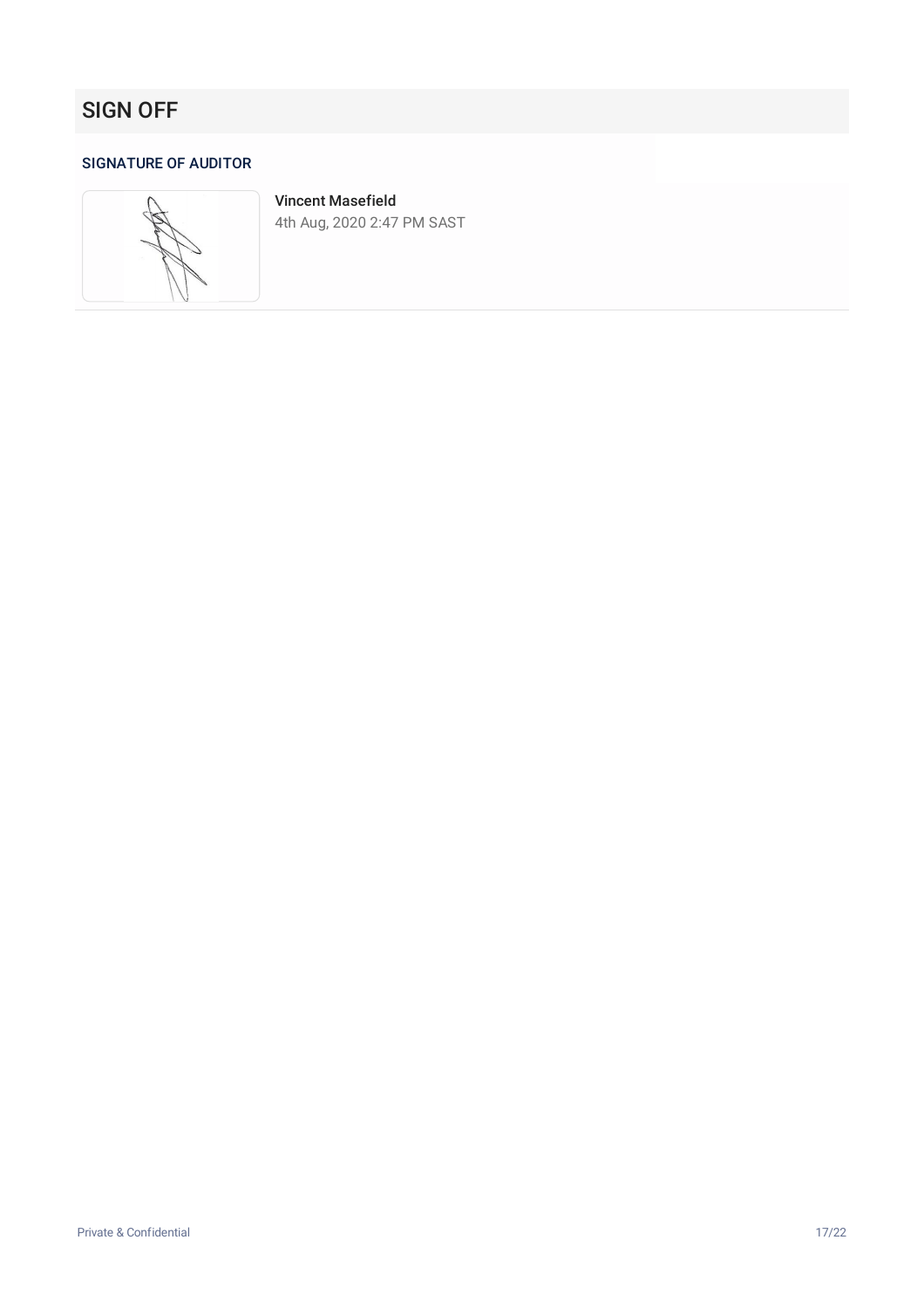# Appendix



Photo 1



Photo 2



Photo 4



Photo 6



Photo 3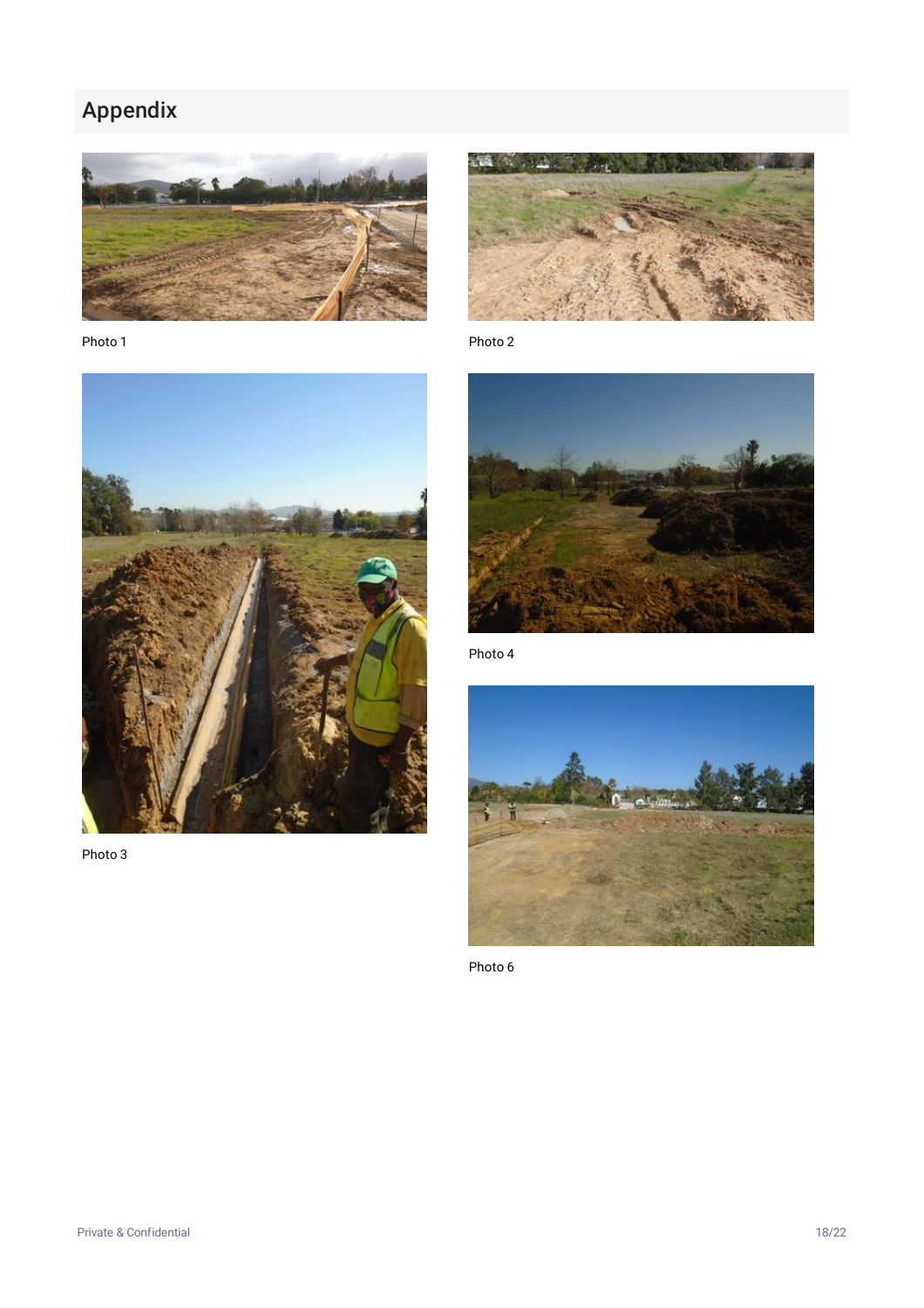

Photo 5



Photo 7





Photo 8



Photo 10



Photo 12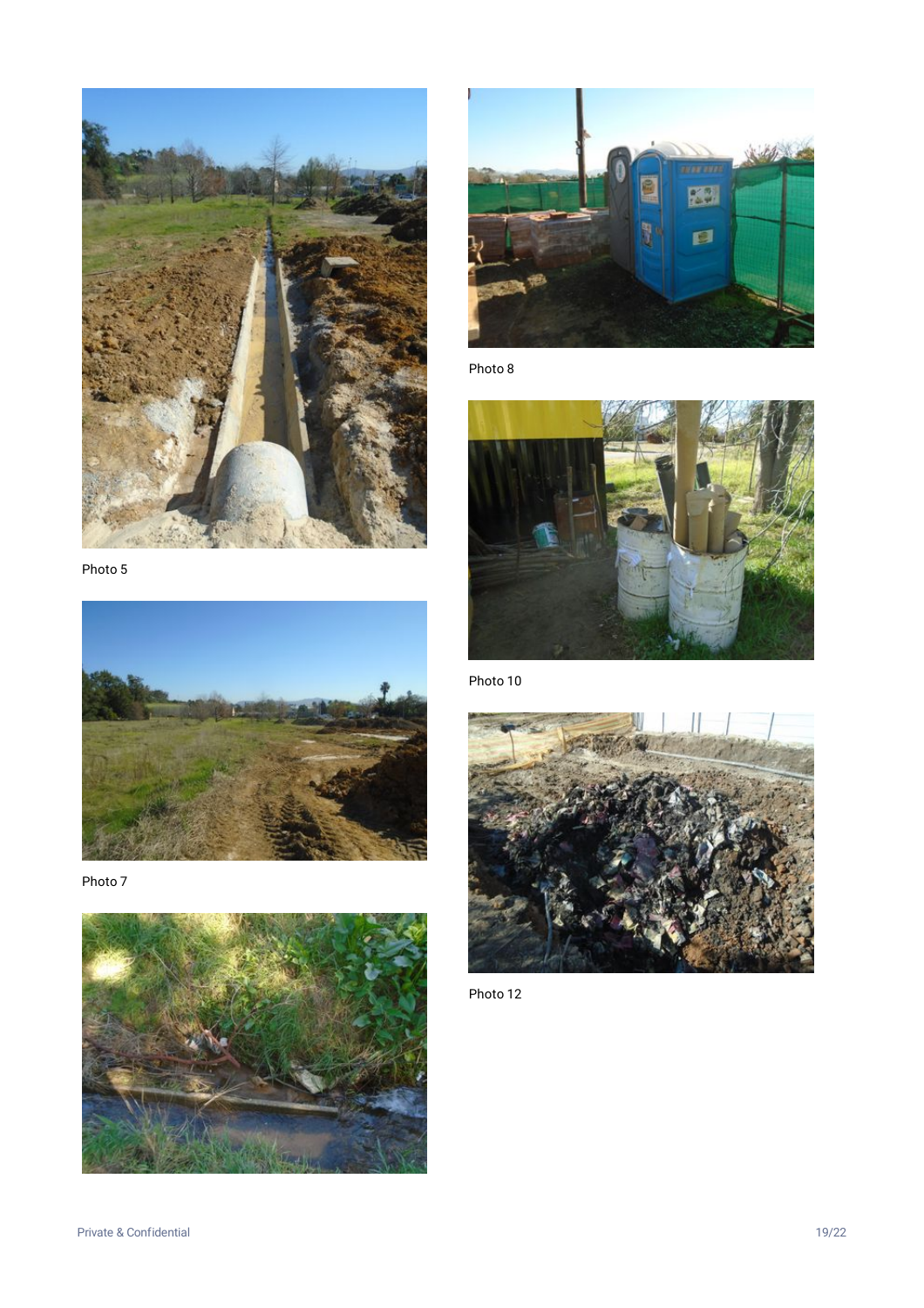

Photo 11



Photo 13



Photo 14



Photo 16



Photo 18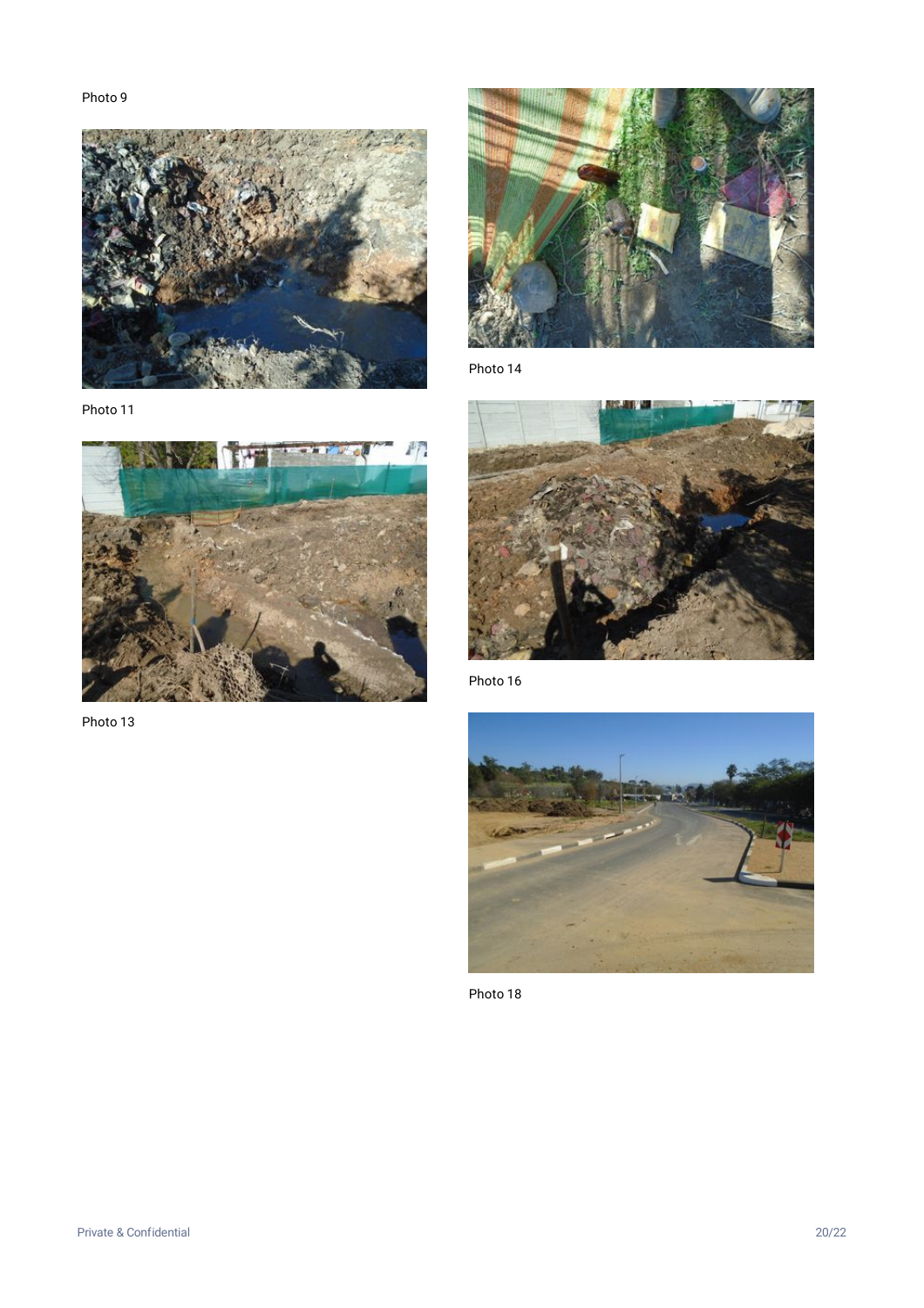



Photo 20

Photo 15